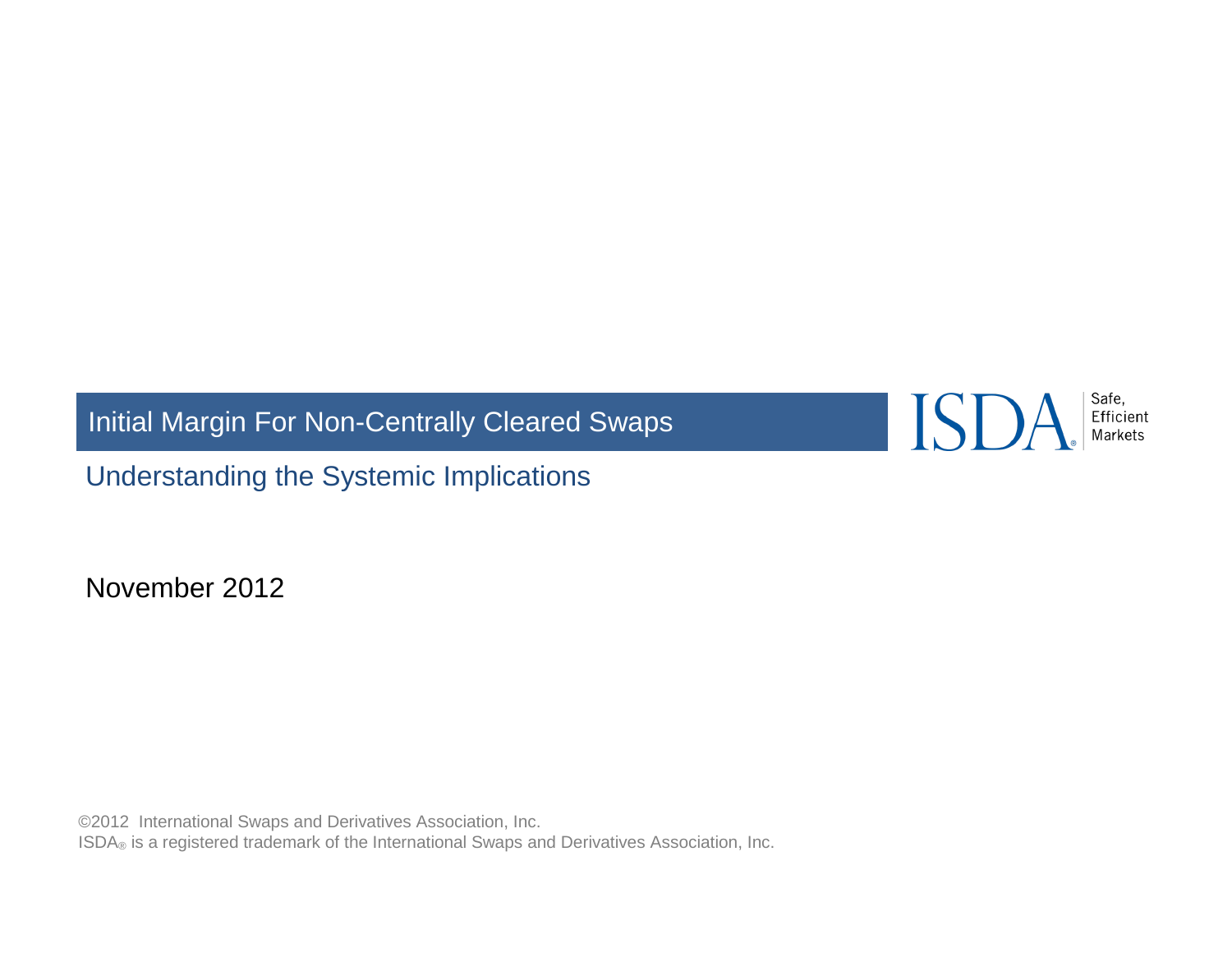### **Introduction**

Current regulatory proposals call for the posting of initial margin (IM) for swaps that are not centrally cleared. This document discusses the economic and systemic consequences of current regulatory proposals.

This is a new analysis, enabled by recently available data from member responses to the Quantitative Impact Study (QIS) that was coordinated by the Working Group on Margin Requirements. $1$ 

The analysis shows that the proposed IM framework could have dangerous pro-cyclical risks.

ISDA believes that a three pillar framework is appropriate for ensuring systemic resiliency:

- Robust variation margin framework
- Mandatory clearing for liquid, standardized products
- Appropriate capital standards

Adding mandatory IM to this framework could harm the economy and potentially threaten, rather than strengthen, the global financial system.

Safe Efficient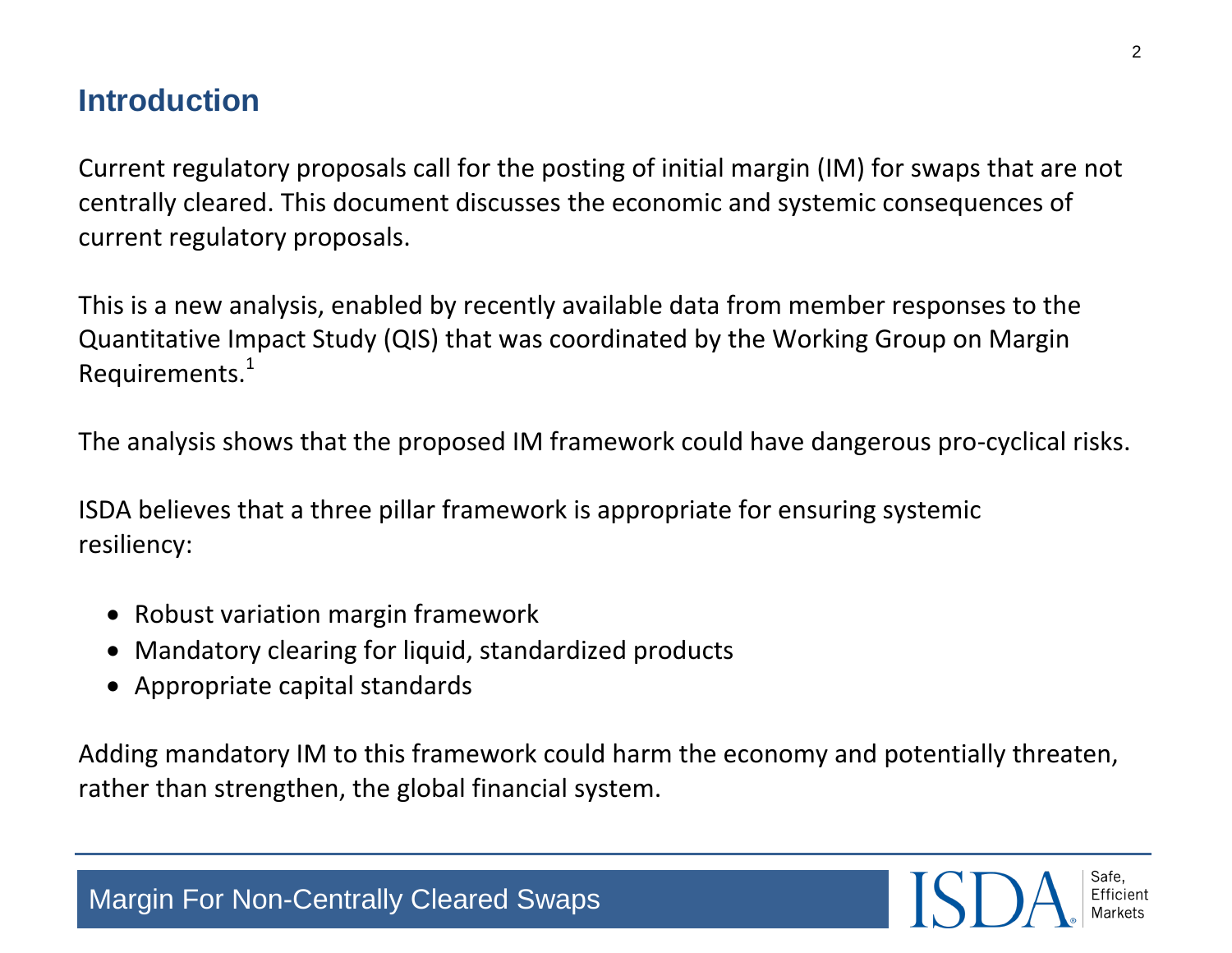#### **Non-Cleared OTC Products are Important to the Global Economy**

The non-cleared OTC markets play a vital role in the global economy. Some examples of activities that need these markets include:

- Many international corporations rely on the currency swap market to be able to finance their operations
- Interest rate options are needed for the proper functioning of the housing markets, particularly in the US, where the GSEs need them to hedge their mortgage risks and to maintain the availability of home mortgages
- Banks and investors use CDS to hedge their exposures in the corporate loan and corporate bond markets; CDS facilitates activity in this important sector of the economy
- Treasurers and risk managers globally use specific solutions tailored to the asset and liability management needs of their institutions, which include pension funds, insurance companies, banks and corporations
- Sovereigns and supranational organizations (IBRD, EBRD, EIB, etc.) use unclearable swaps in their financing and funding activities

Large sectors of the OTC derivatives markets – including interest rate options, many singlename CDS and currency swaps – are not currently clearable and some might never be appropriate for central clearing.

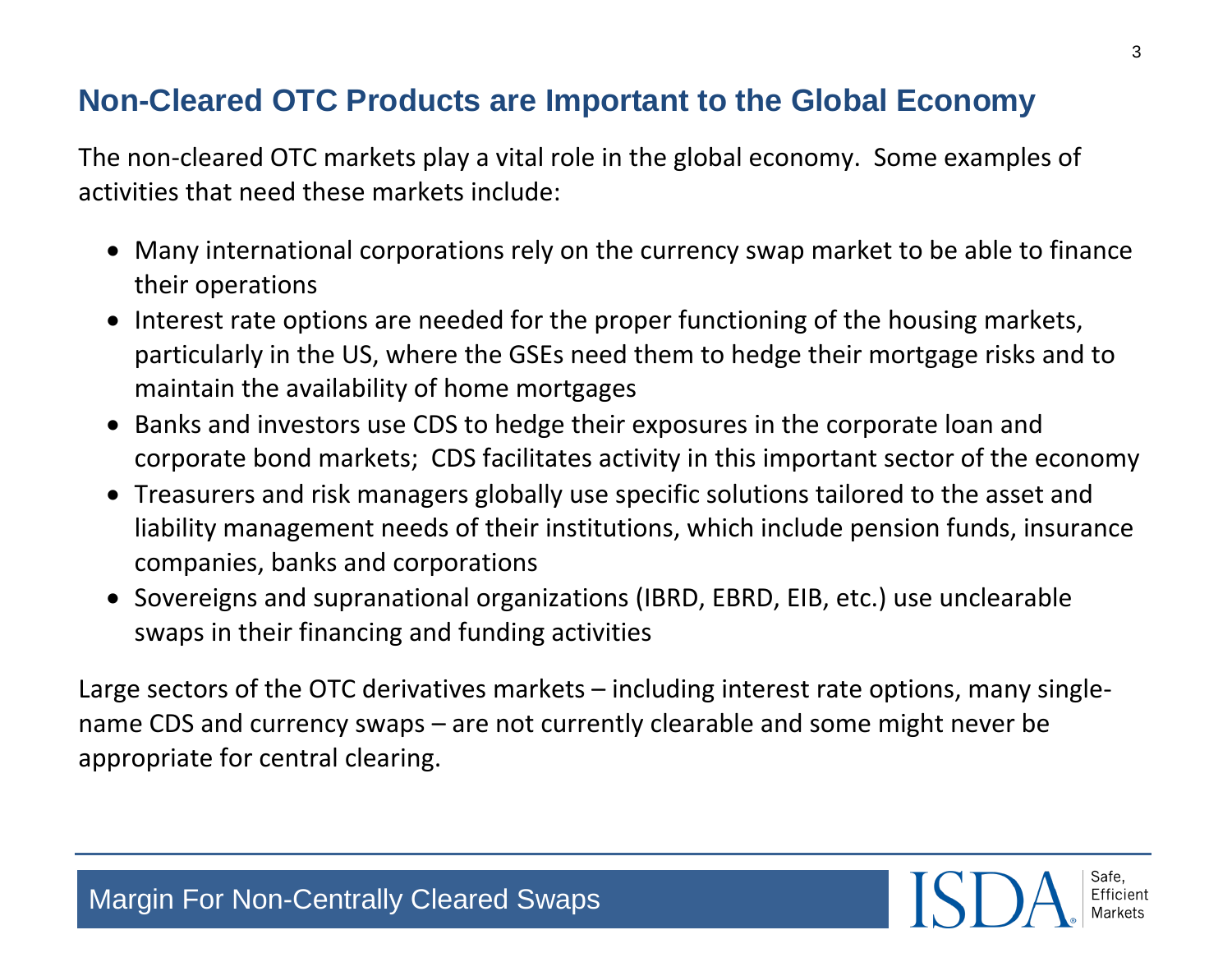## **Initial Margin Estimate Based on BCBS/IOSCO Proposal**

Using member responses, and based on ISDA's analysis of OTC derivatives outstanding that are unclearable (\$127tn<sup>2</sup>), the Association estimates the following impact:

- Total IM, without thresholds, in the global system would range from \$1.7tn to \$10.2tn depending on usage of approved internal IM models
- With a €50mm per counterparty threshold, IM requirements could be reduced to \$800bn (assuming all firms use approved internal IM models)

The analysis highlights three concerns for the industry:

- 1. The outright quantum of margin required even in "normal" market conditions is very significant
- 2. Increased IM requirements in stressed conditions will result in greatly increased demand for new funds at the worst possible time for market participants
- 3. Thresholds, while helpful from an initial quantum perspective, add to this pro-cyclicality in stressed markets

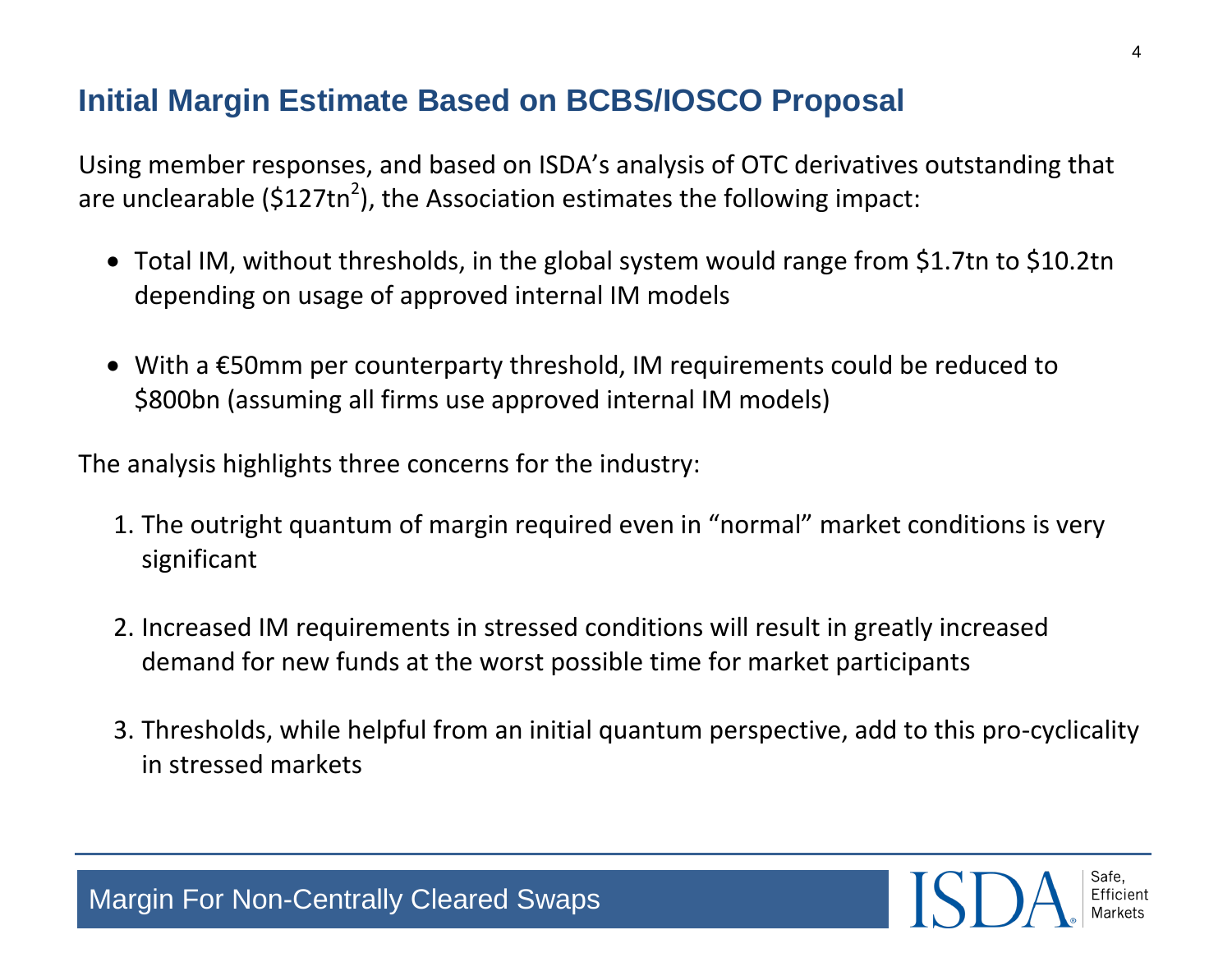#### **Initial Margin Estimate Based on BCBS/IOSCO Proposal**



- **A** All firms using standard margin schedule, no threshold
- **B** All firms use internal models; no threshold
- **C** All firms use internal models; €50mm threshold
- **D** All firms use internal models; no threshold; stressed conditions
- **E** All firms use internal models; €50mm threshold; stressed conditions

BCBS/IOSCO includes mandatory universal two-way IM posting; estimates based on \$127tn of unclearable OTC derivatives.

> Safe, Efficient **Markets**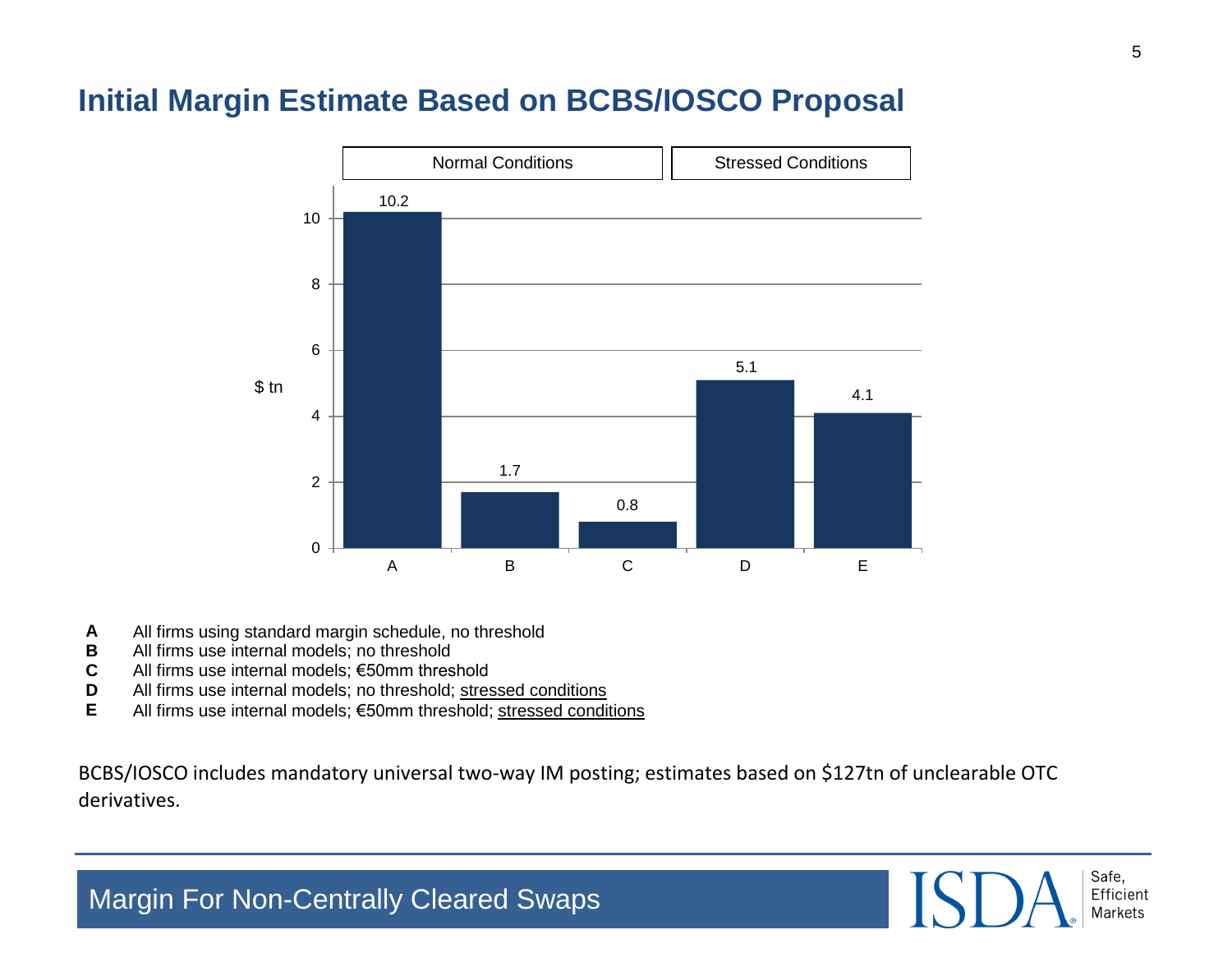### **ISDA's Concerns about the IM Proposals:**

# **1) Quantum**

Even with all firms using internal IM models, the amount of margin needed in normal market conditions presents a very significant challenge for the industry.

- Banks do not have unencumbered assets available for delivery as margin
- Similarly, banks do not hold cash liquidity in excess of targets specifically designed to meet future funding needs through a cycle

To meet new margin requirements, banks will either need to:

- Generate incremental funding through the capital markets, or
- Divert funding from other activities (such as lending or market making), or
- Decrease or cease activity in non-cleared OTC markets

Each of these routes has serious implications for the global economy.

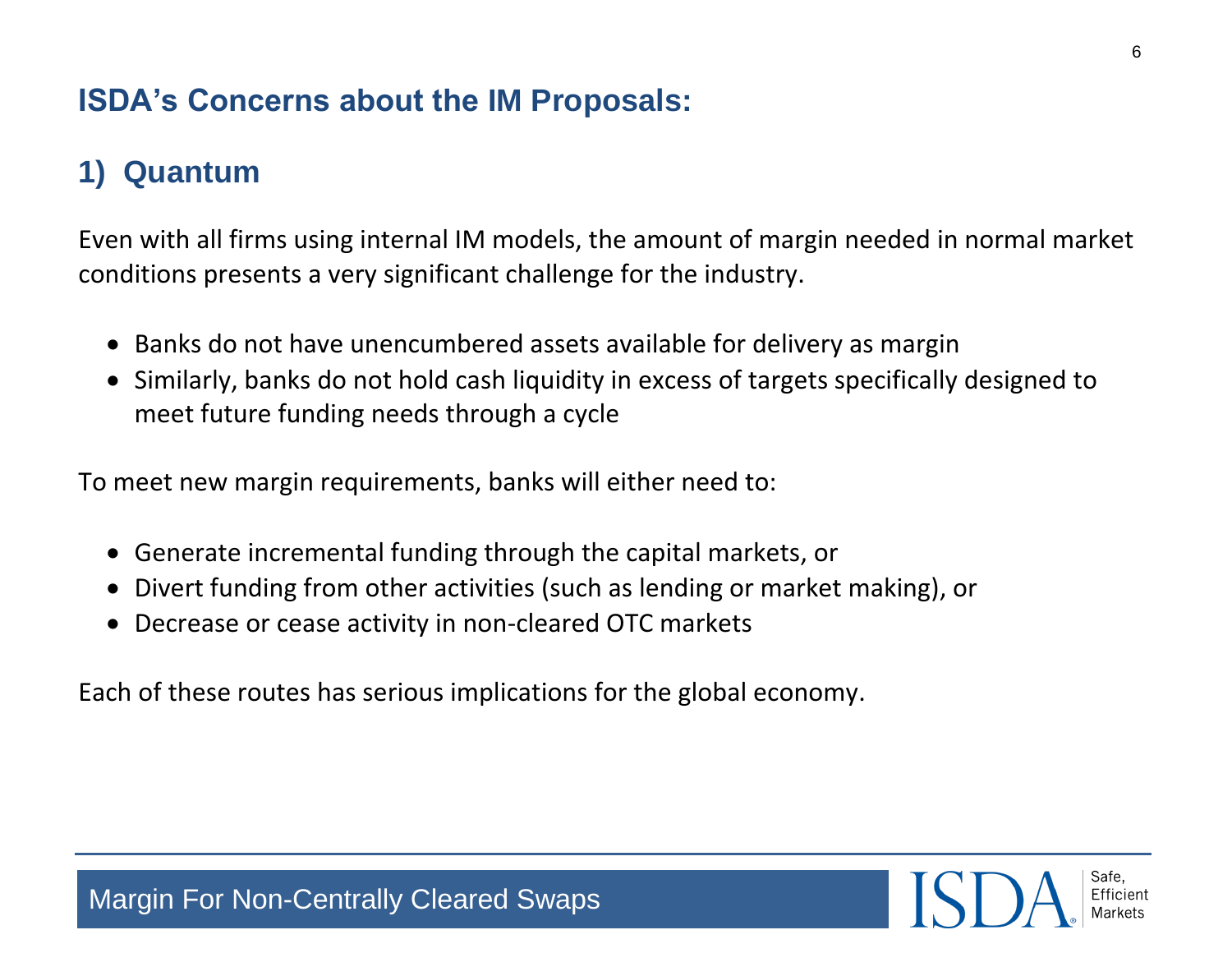### **ISDA's Concerns about the IM Proposals: Quantum (continued)**

Individual banks and the global system would be challenged to generate incremental financing through the capital markets of IM funding requirement.

- The average amount of IM required to be posted by each bank in the ISDA QIS analysis is in the range of \$23bn (with €50mm thresholds) to \$49bn (with no thresholds)
- Financing requirements of this scale would present significant challenges to the industry

Diverting funding from other activities to finance IM will be harmful to those activities and harmful to the broader economy.

- At the individual bank level, the IM would be segregated and could not be used for any other purpose; funds used for IM could otherwise have been put to use by the bank in the economy, through lending and other activities
- At the global macroeconomic level, segregation of cash of the order of \$800bn to \$1.7tn is a form of extreme quantitative tightening at a time when monetary policy is generally oriented in the opposite direction

Reduction or cessation of trading activity in non-cleared OTC markets could have an adverse effect on critical economic sectors, including housing and corporate funding.

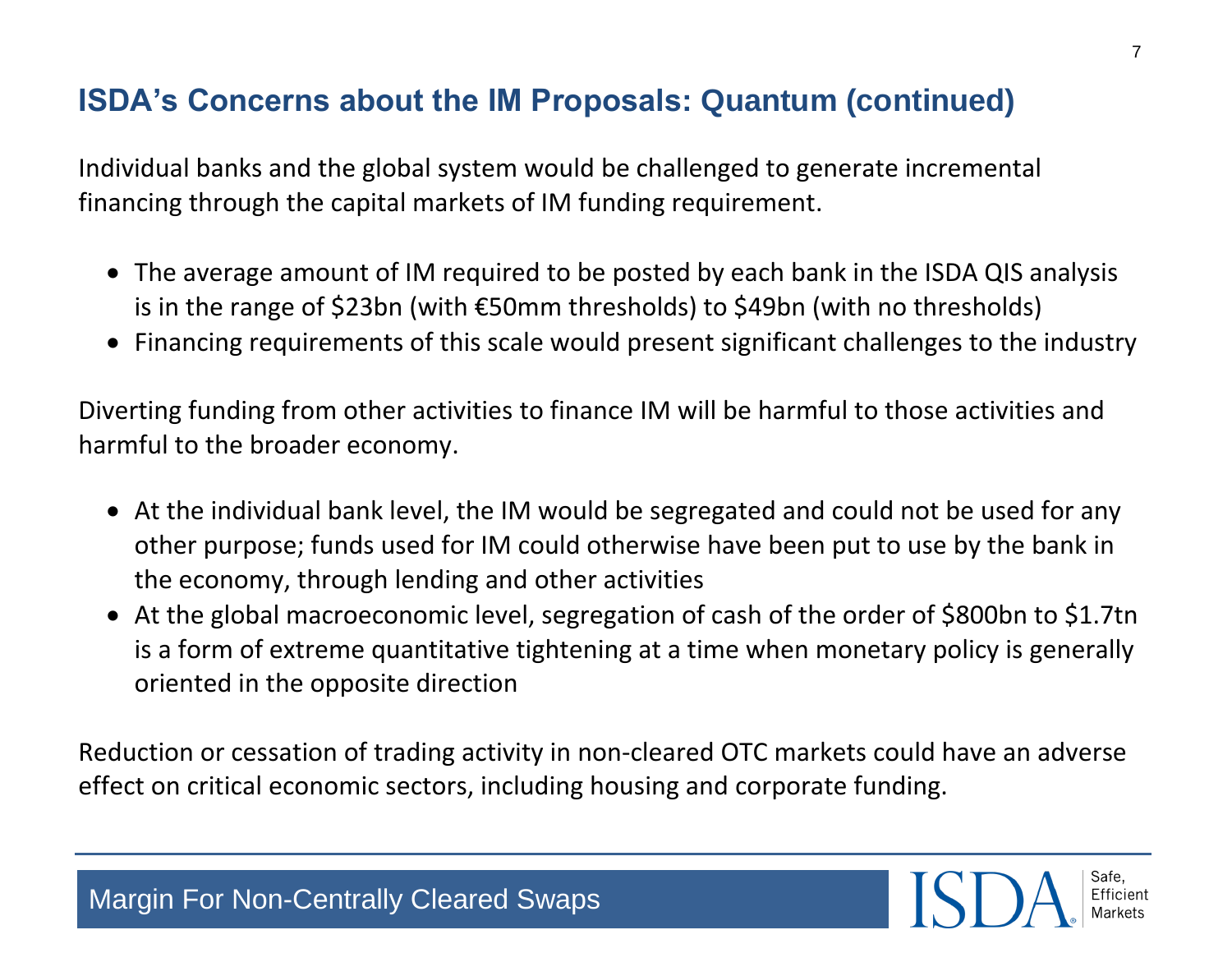#### **ISDA's Concerns about the IM Proposals:**

## **2) Pro-cyclicality**

An increase in IM requirements in stressed market conditions will result in increased demand for new funds at the worst possible time for market participants. Risk-sensitive IM, contemplated by the VaR approach in the proposals, could have major adverse systemic implications.

- IM requirements can increase in stressed market conditions, perhaps by a factor of three $3$
- This is pro-cyclical for the banking system:
	- There is a real possibility some banks might fail to raise sufficient funds. In 2008 raising singledigit billions of USD was very challenging. Raising multiple tens of billions of USD might not be possible.
- This is also pro-cyclical for markets:
	- Forced selling of assets by sell-side and/or buy-side to generate more cash to fund IM calls during market disruptions adds to economic and market stresses. A loop effect may result. Asset price declines caused by asset sellers could further increase volatility, resulting in increased IM calls, more asset sales, and so on.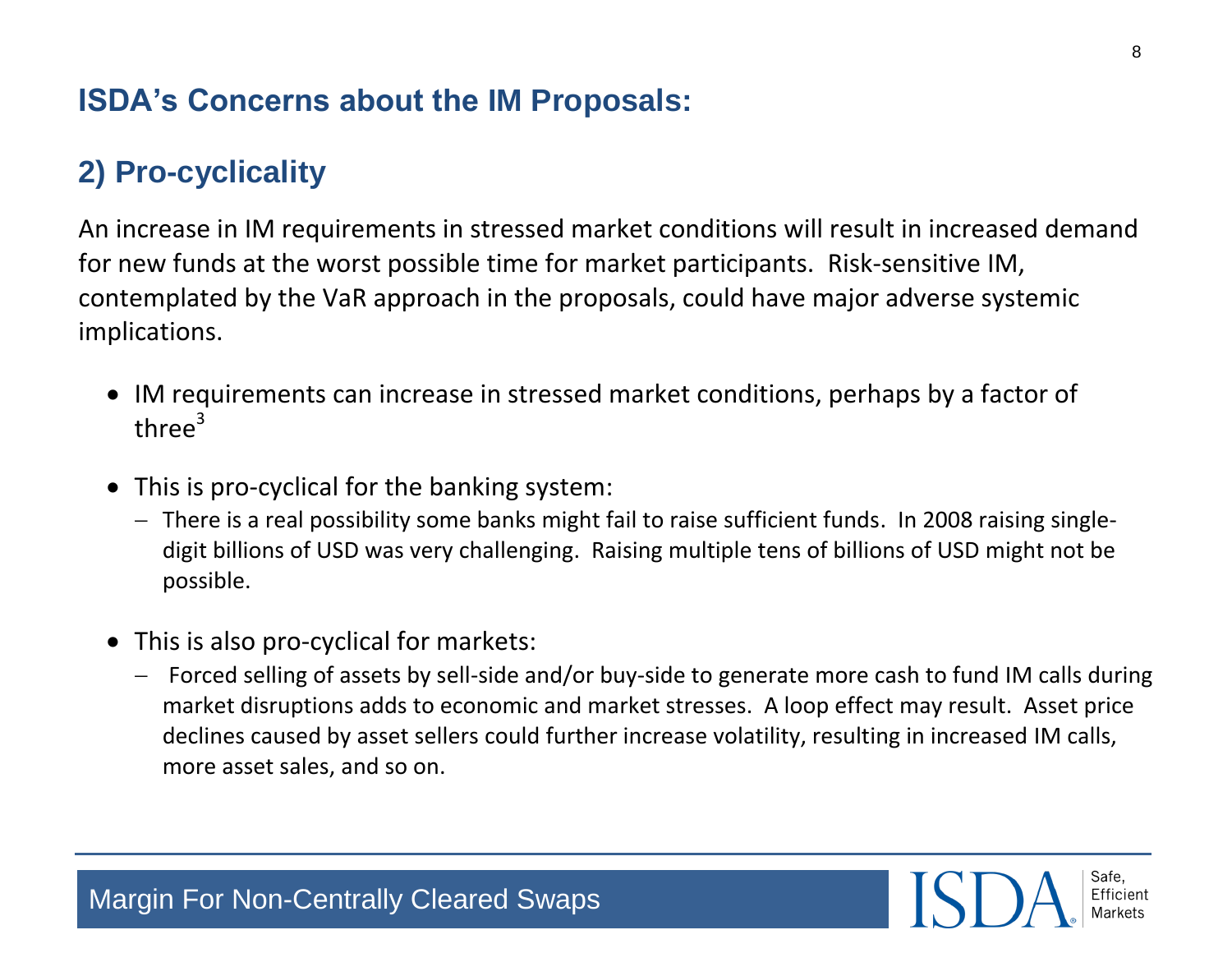#### **ISDA's Concerns about the IM Proposals:**

## **3) Pro-cyclicality Compounded by Thresholds**

The pro-cyclical nature of risk sensitive IM is further amplified by use of thresholds

Consider a single margin relationship:

- IM requirement without threshold: \$100mm
- IM requirement in market stressed condition, due to increased market volatility: \$300mm
- This is the 3X multiplier as contemplated on the previous slide

Now consider the effect of a \$50mm IM threshold:

- The net margin call would grow from \$50mm to \$250mm
- This is a 5X multiplier

At the industry level this effect could drive total margin from \$800bn to \$4.1tn.

- This will place great stress on the system in a down cycle
- Banks would not have the capacity to generate this incremental funding

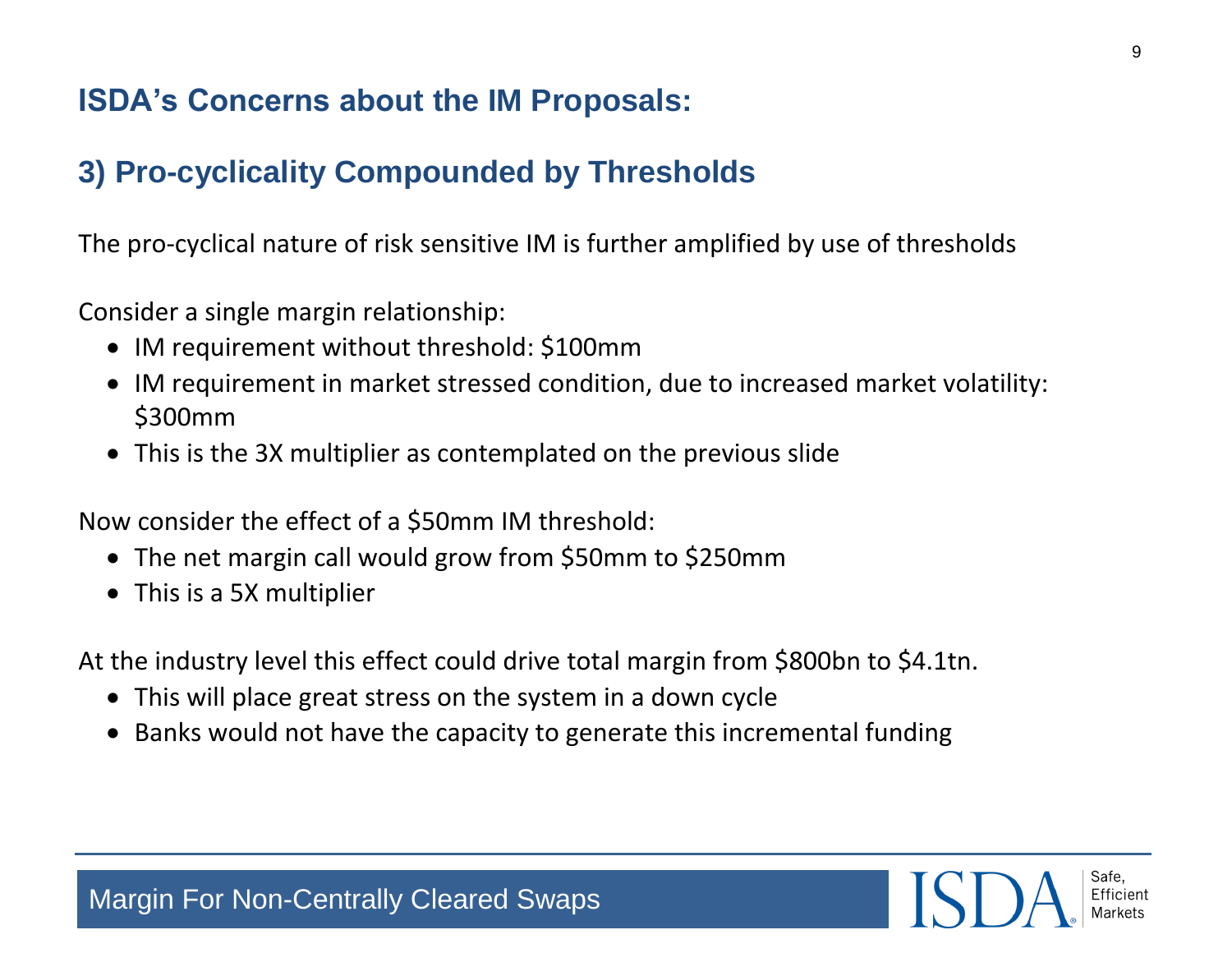#### **Potential Solutions to Pro-Cyclical Risks: Maintain Fixed Levels of IM**

Pro-cyclicality can be cured by moving to a regime where margin amounts are fixed at the time of transaction and not changed as markets move to a stressed condition.

Two possible approaches include:

• Set a very high IM at the time of transaction, even in normal market conditions. The amount of margin would be large enough to cover margin needs even in a stressed market. Such an approach would remove pro-cyclicality.

The effect of such a measure, however, would be to severely impair liquidity in the uncleared markets. The funding costs of IM would be so high that many of these critical markets would be effectively shut down. Significant adverse economic consequences would result.

• Set a fixed low or zero IM. This is the current situation. Potential future exposure would not be completely covered by margin. This is an acceptable outcome, however, since risks not covered would be covered by capital. Parties would negotiate commercial arrangements with regard to IM margin as they do today. Variation margin would be exchanged daily.



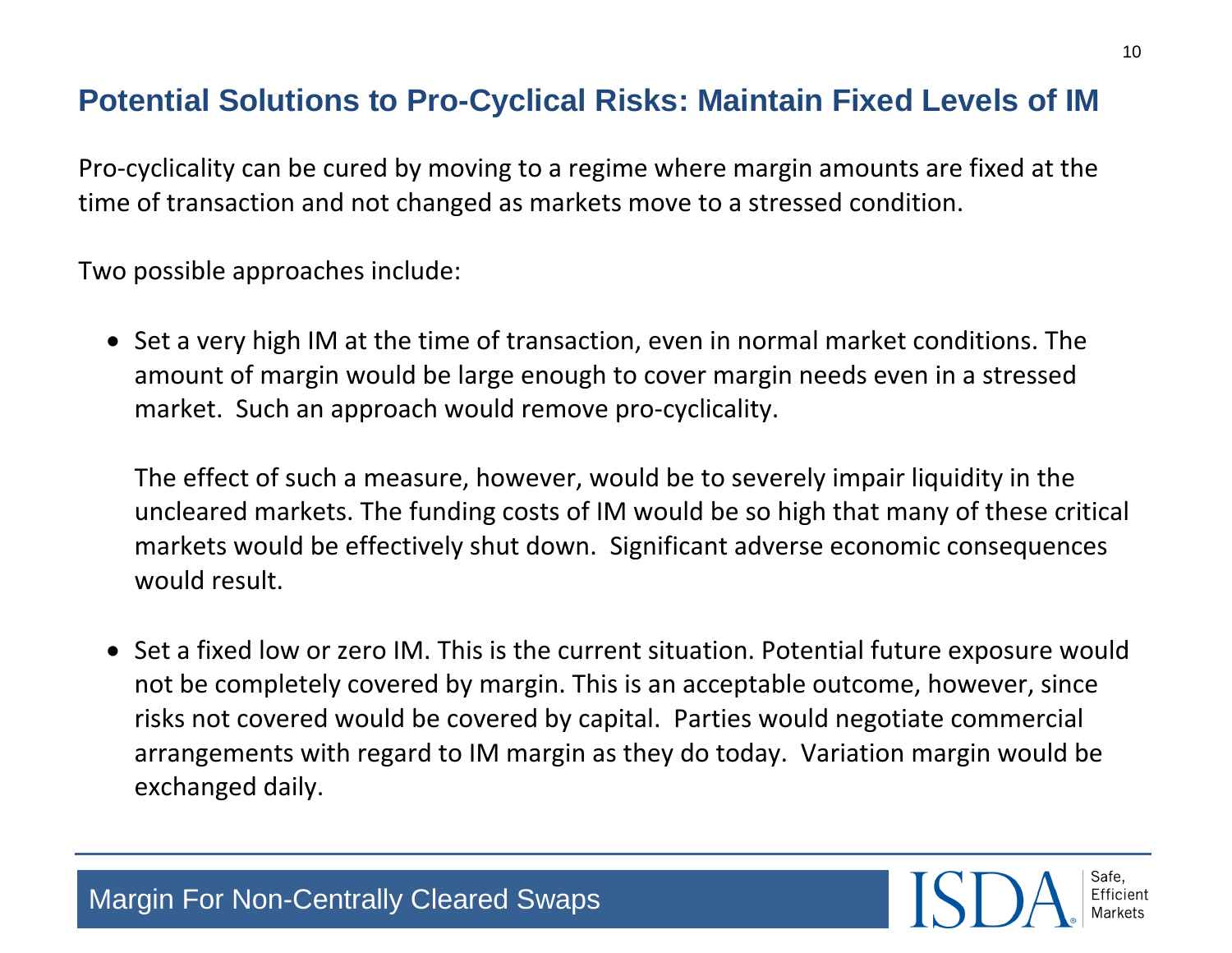#### **IM Estimate Based on US Prudential Regulators Proposals**

For comparison, US prudential regulators made proposals in 2011 that are in many respects similar to WGMR proposals.

 One major difference under the US proposal was that while swap dealers must post IM to each other, they would not post IM to non-dealer counterparties

Adjusting solely for one-way posting of margin between dealers, the range of outcomes generated by ISDA QIS studies under US rules is shown on the following page.

- Global IM impact is somewhat smaller than the WGMR impact:
	- \$10.2tn (standardized) becomes \$7.6tn
	- \$1.7tn (full model usage) becomes \$1.2tn
	- \$800bn (full model usage with threshold) becomes \$600bn
- The initial margin requirements for dealers is reduced:
	- Amount per bank falls to a range of \$15bn (with thresholds) to \$20bn (no thresholds)
- Pro-cyclical effects remain:
	- Margin in stressed conditions rises to \$3tn or more

11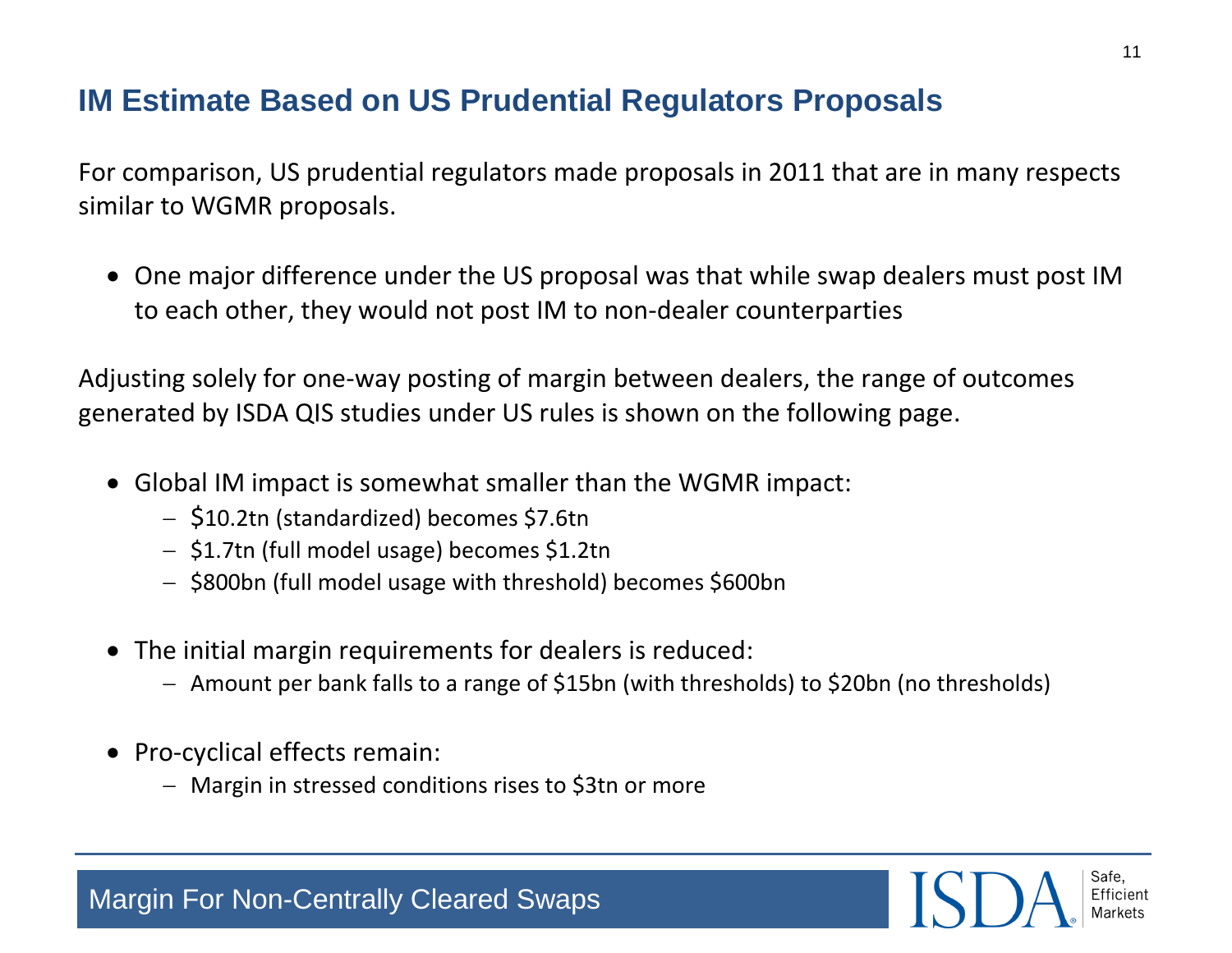### **IM Estimate Based on US Prudential Regulators Proposals<sup>4</sup>**



- **A** All firms use margin schedule, no threshold
- **B** All firms use internal models, no threshold
- **C** All firms use internal models, €50mm threshold
- **D** All firms use internal models, no threshold, stressed conditions
- **E** All firms use internal models, €50mm threshold, stressed conditions

The IM proposals from US prudential regulators include mandatory one-way posting of margin between swap dealers. The estimates are based on \$127tn of unclearable OTC derivatives as per the ISDA analysis of member QIS data. For comparative purposes only with the BCBS/IOSCO estimates, this chart also estimates IM requirements with a €50mm threshold.

$$
SSD\_ \text{Sate}
$$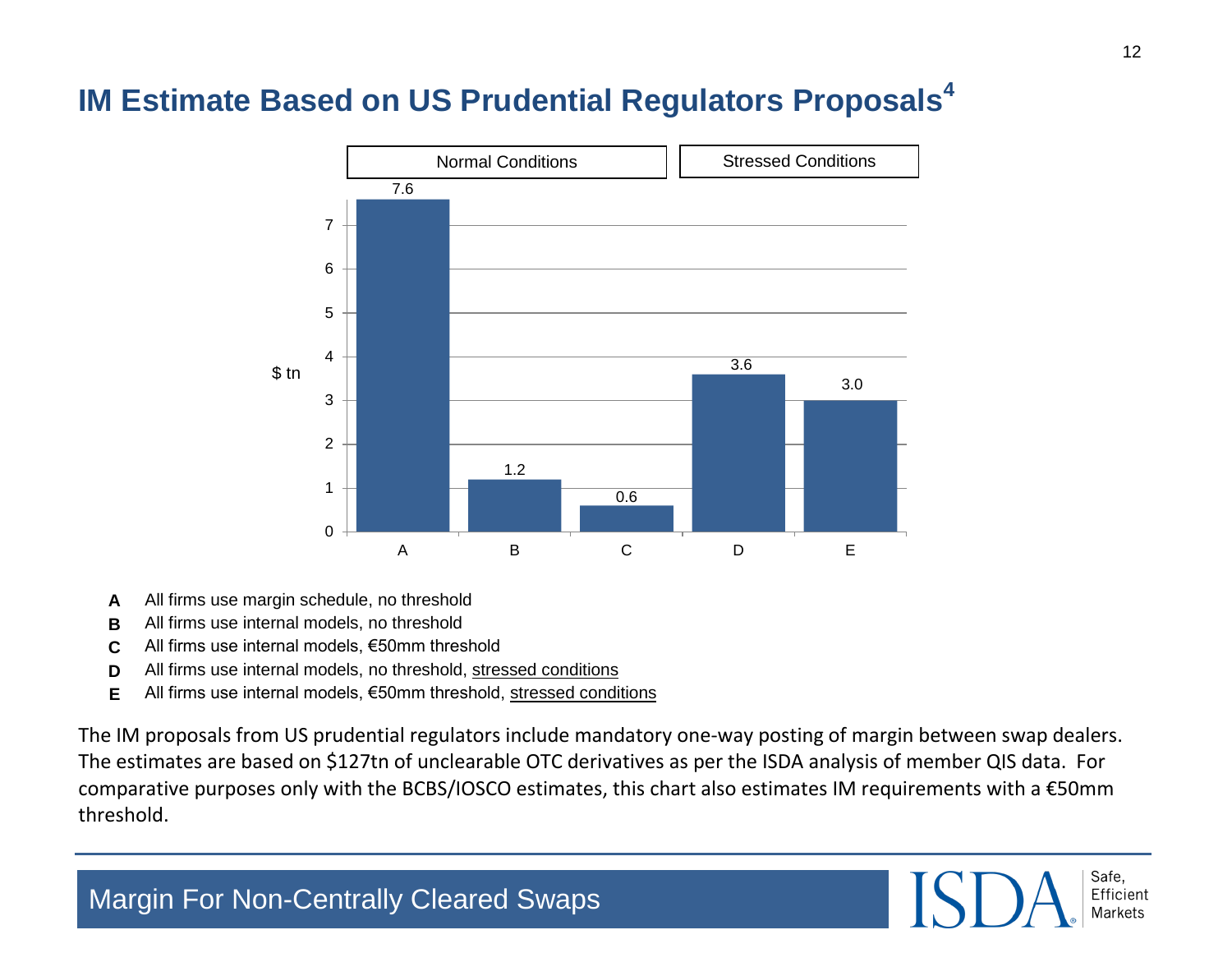# **Summary & Conclusion**

The unclearable OTC derivative market plays an important role in the global economy. Application of mandatory risk-sensitive IM to this market would increase, rather than decrease, systemic risk.

IM is pro-cyclical; it would dramatically impact liquidity, reduce the availability and liquidity of vital risk management tools and could potentially lead to a funding shock that could severely damage the banking system and the real economy.

The value of IM is that it makes each node in the system less vulnerable to defaults at adjacent nodes; but this comes at a cost, IM posted out makes each node weaker, since it consumes liquidity resources at the node:

- Market stress potentially exposes this weakness to a critical degree
- IM introduces institutions to potentially dangerous obligations under the guise of protecting those institutions

Somewhat counter-intuitively, thresholds, while making the IM challenge more affordable in normal conditions, cause a dangerous leveraging effect in stressed markets, greatly increasing pro-cyclicality.

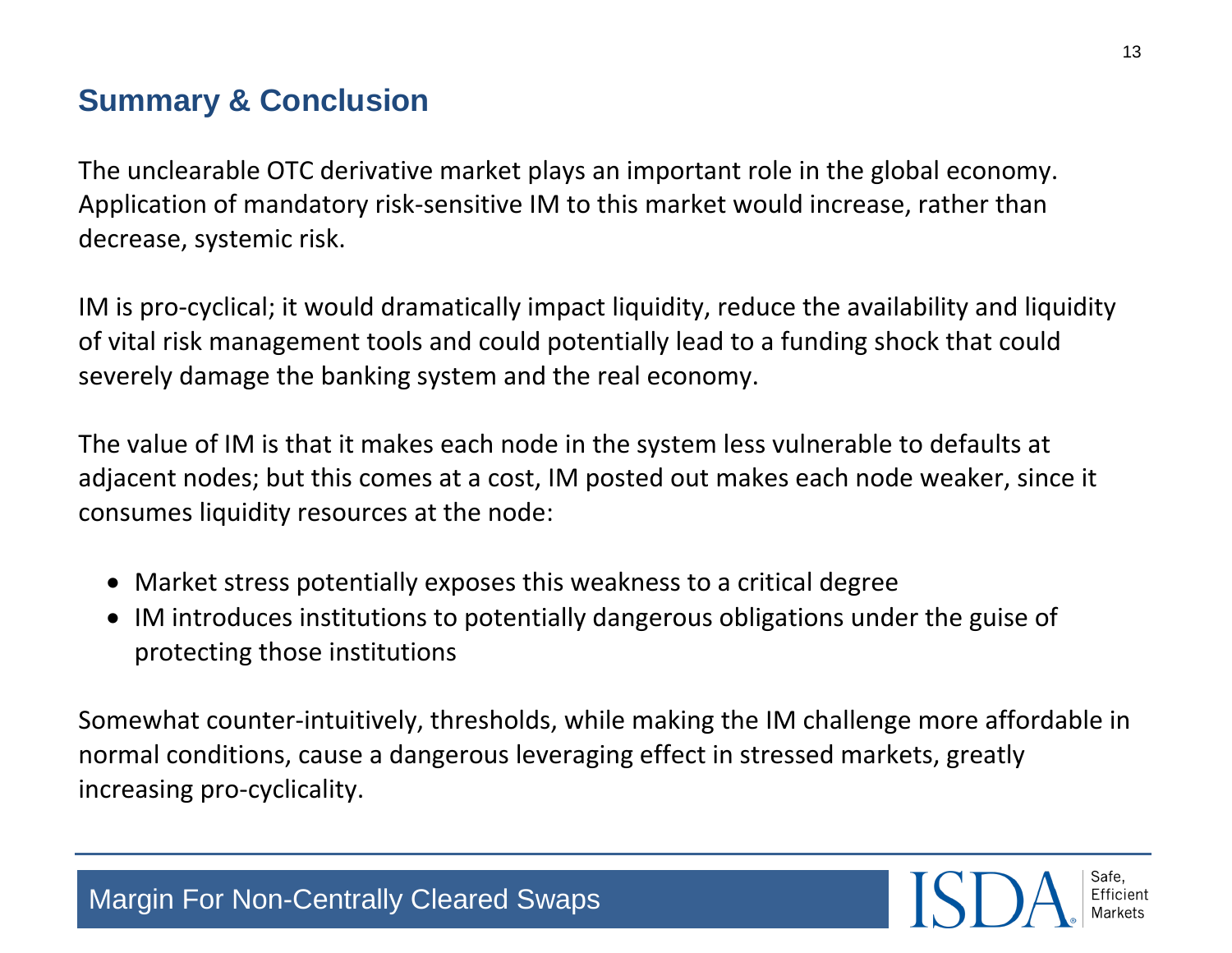## **Summary & Conclusion (continued)**

We believe that a three-pillar approach is appropriate for ensuring systemic resiliency:

- Robust variation margin framework
- Mandatory clearing for liquid, standardized products
- Appropriate capital standards

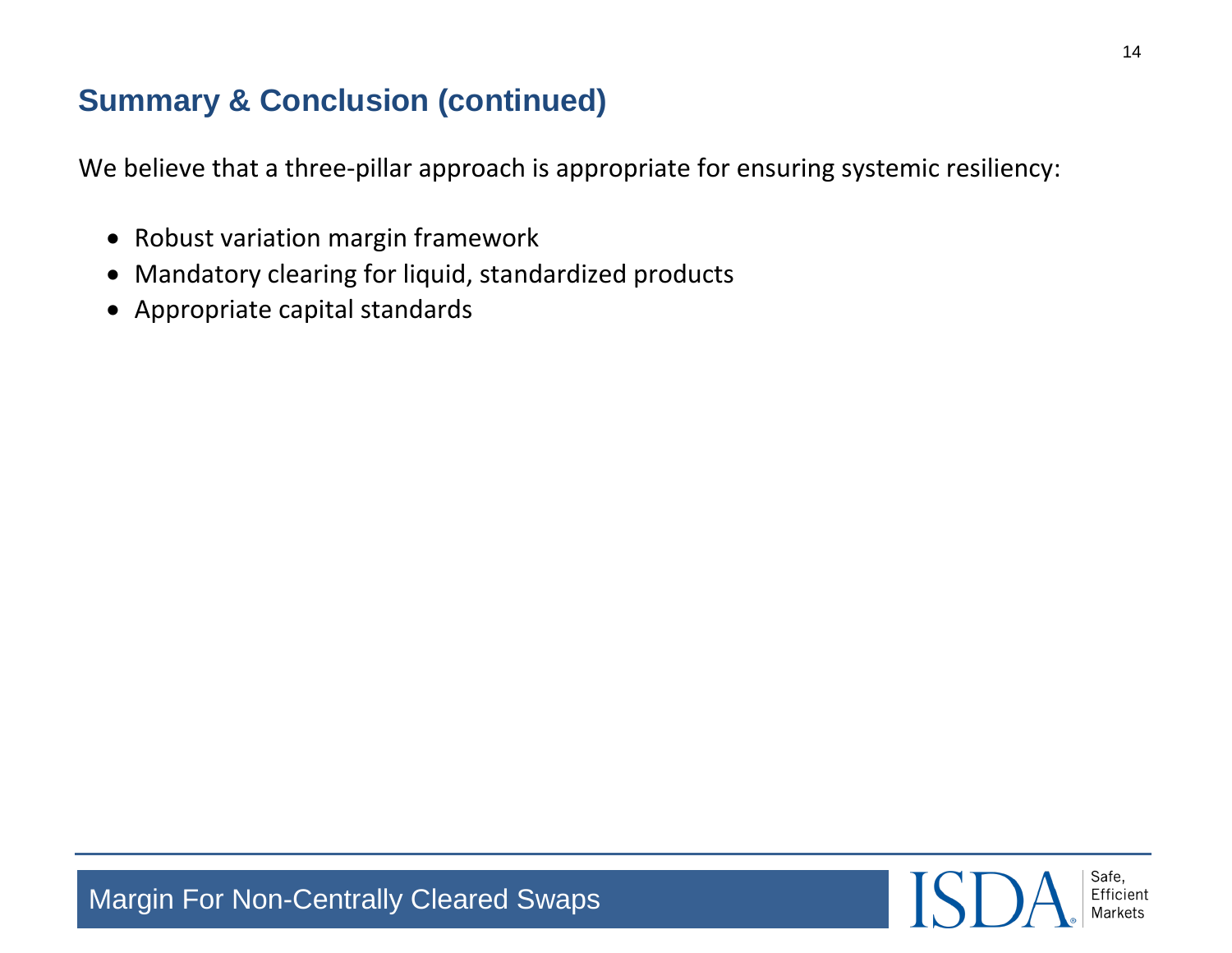# **APPENDIX**

- **ISDA: Committed to Safe, Efficient, OTC Derivatives Markets**
- **Why Can't All OTC Derivatives Be Cleared?**
- **ISDA's Analysis of the WGMR's QIS Responses**
- **Are the QIS IM Estimates Already Stressed?**
- **Why do IM Estimates Vary?**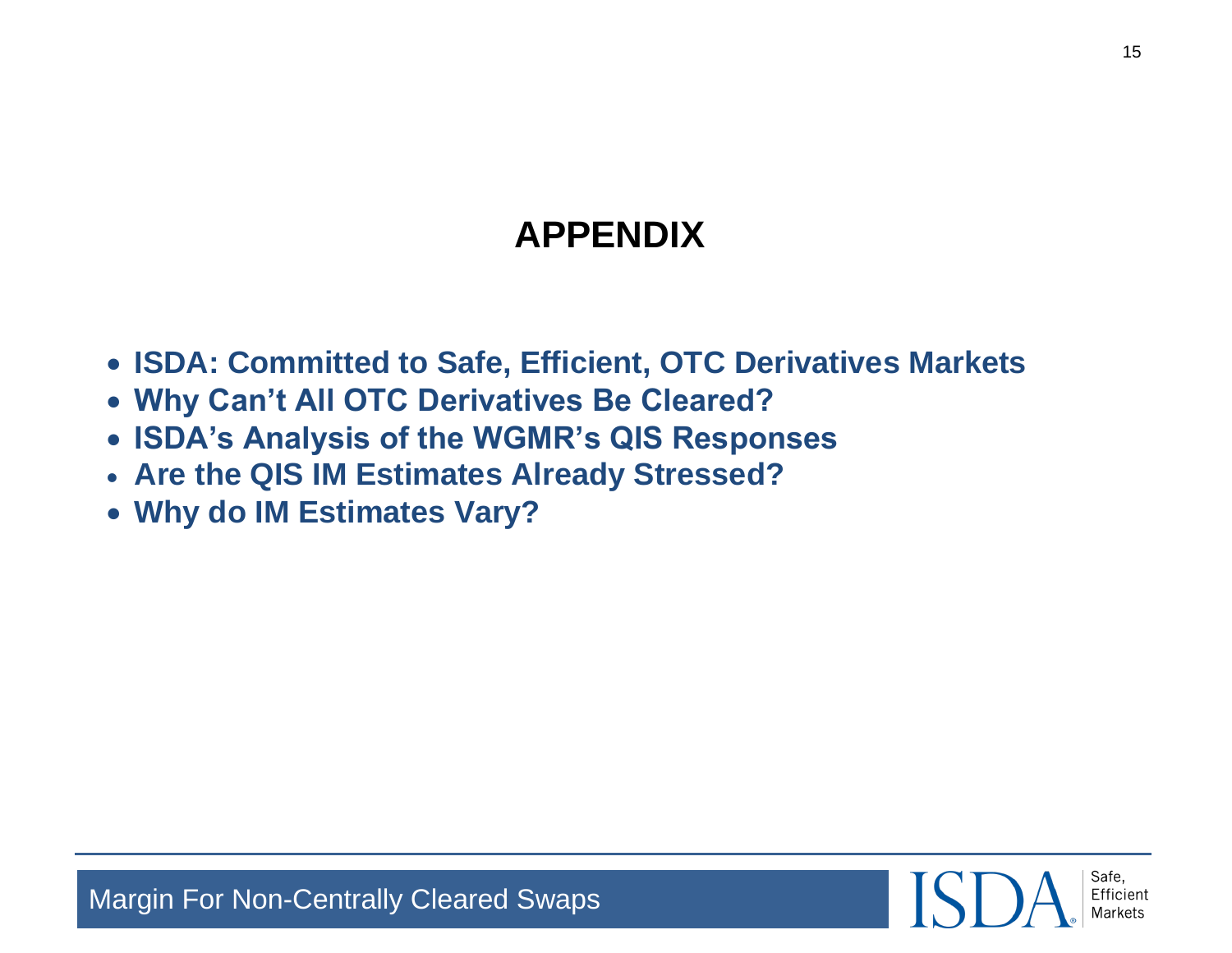#### **ISDA: Committed to Safe, Efficient, OTC Derivatives Markets**

ISDA strongly supports G20 goals to reduce systemic risk and is committed to working aggressively with industry and regulators toward this end.

- ISDA has led the way in standardizing OTC derivatives to enable clearing
- Trading activity in standardized, liquid OTC derivatives between systemically important parties is now almost entirely centrally cleared
- Trades that are reported to central Trade Repositories give regulators transparency into global OTC markets on a scale and with an international comprehensiveness never before seen in the financial markets. The vast majority of transactions between systemically important parties have now been reported to a repository (and in the future all will be reported).

As a result of these efforts, the OTC derivatives markets and the financial system are now safer, more transparent and more robust than ever before.

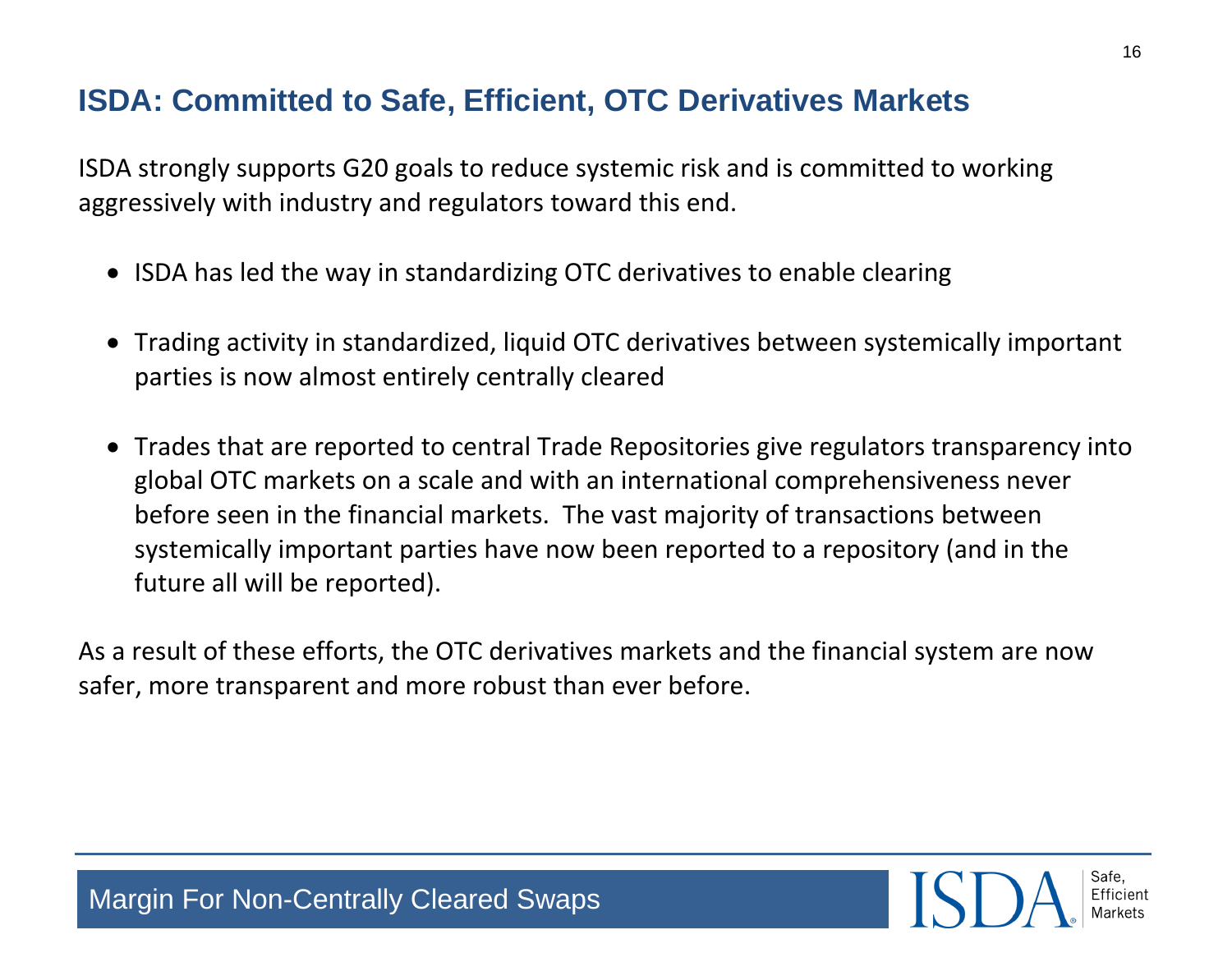## **Why Can't All OTC Derivatives Be Cleared?**

While greater use of central clearing is a key goal of policymakers and market participants, it's important to recognize that only certain liquid, standardized products can be cleared.

- Clearinghouses are the hubs at the center of the new market structure. Over half of all interest rate and credit derivatives currently outstanding are now cleared.
- In addition, estimates today indicate that approximately 80% of the current OTC derivatives notional outstanding can be cleared
- Given this, a default by a clearinghouse would be catastrophic to markets
- $\bullet$  In times of crisis, clearinghouses need to respond rapidly to member defaults. Positions held by defaulting members must be hedged or liquidated in a very short time frame; otherwise clearinghouses could sustain damaging losses in deteriorating markets.
- The product set offered by a clearinghouse must therefore be of the highest quality from a liquidity perspective
- Requiring clearinghouses to accept products that are not sufficiently liquid or are not suitable for clearing for other reasons would put them at risk, and increase rather than decrease risk in the system
- Products suitable for clearing are few in number primarily IRS and the most liquid CDS

So, while a high proportion of the OTC derivatives market in *notional terms* can be cleared, the vast majority of *transaction types* cannot be cleared.

Safe, Efficient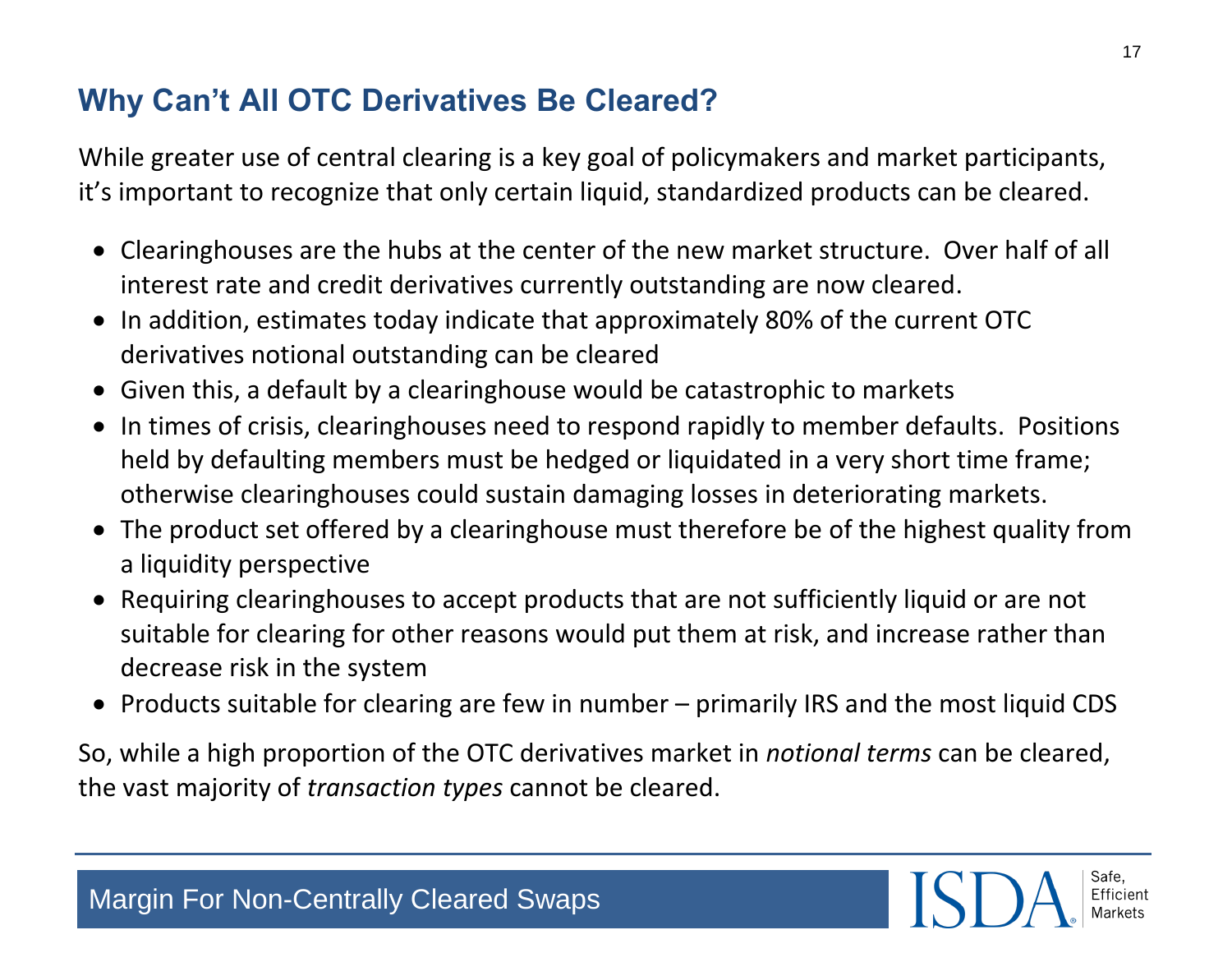## **ISDA's Analysis of the WGMR's QIS Responses**

The Group of Twenty (G20) initiated a reform program in 2009 to reduce the systemic risk in markets.

In 2011, the G20 agreed to add margin requirements on non-centrally-cleared derivatives to the reform program.

The Working Group on Margin Requirements (WGMR) was formed in October 2011 to develop, for consultation, consistent global standards for these margin requirements.

The WGMR issued its consultative document, with preliminary proposals on margin requirements, in July 2012.

The WGMR coordinated a quantitative impact study (QIS) of "primarily internationally active institutions" to gauge the impact of its margin proposals. In particular, the QIS would assess the amount of margin required on non-centrally cleared derivatives.

While results of the official QIS study are not in the public domain, ISDA members also submitted QIS responses to ISDA anonymously through an independent third-party.

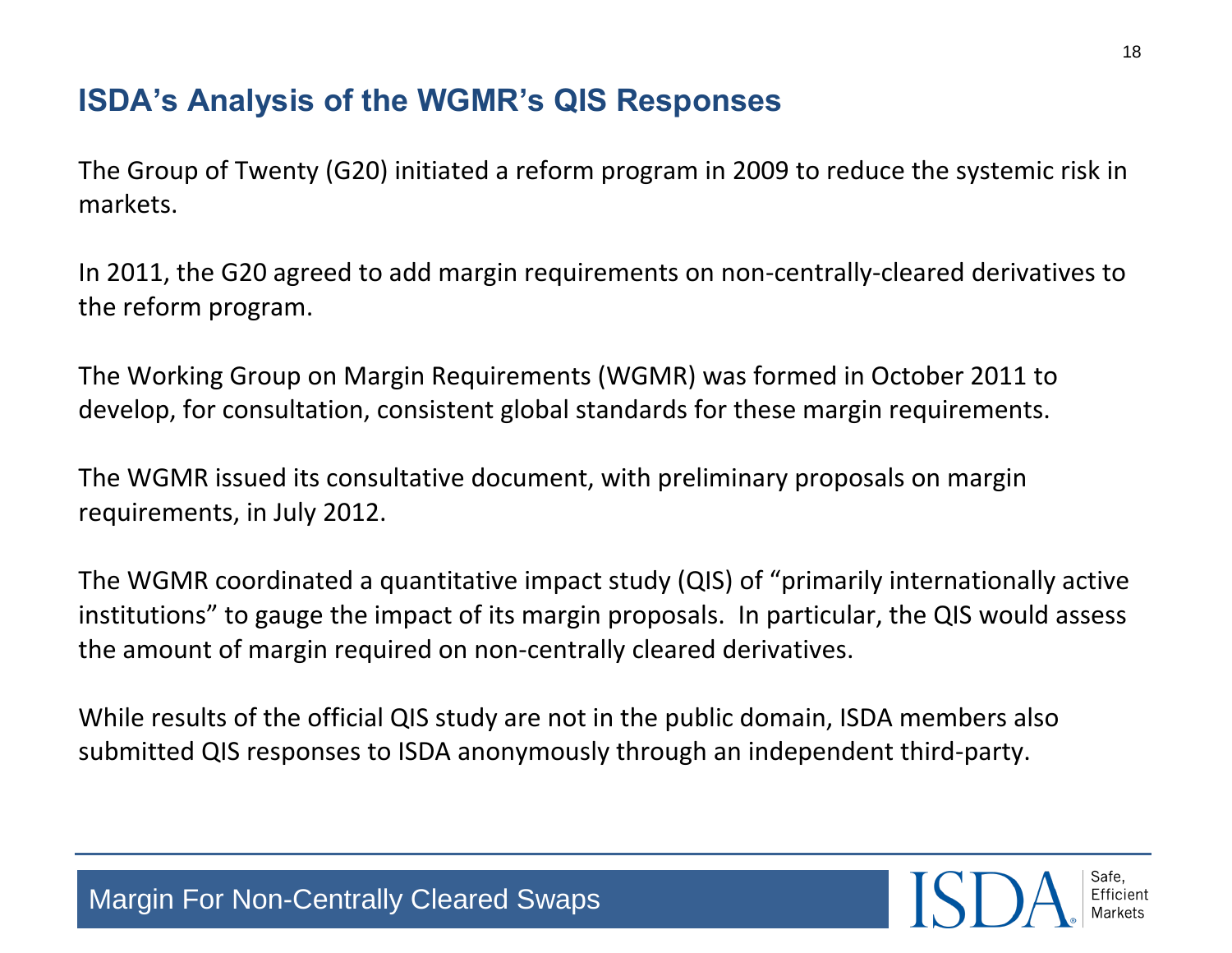#### **Are the QIS IM Estimates Already Stressed?**

The QIS IM estimates based on internal models were, according to the WGMR's Consultation Paper, to reflect a 99 percent confidence interval over a 10-day horizon, based on historical data that incorporates a period of significant financial stress.

An analysis of the QIS estimates indicates they are relatively low when compared to IM for cleared OTC derivatives. $5$ 

- The QIS IM estimate for non-cleared IRS is 18bps of non-cleared IRS notional. This compares to an IM estimate for cleared IRS that is 21bp of cleared IRS notional calculated using a 5-day horizon<sup>.</sup> Using a 10-day horizon and allowing for stressed conditions (a 2x multiplier), the IM estimate for cleared IRS increases to 60bp of cleared IRS notional.
- The QIS IM estimate for CDS is 94bps of non-cleared CDS notional. This compares to IM for cleared CDS that is 153bp of cleared CDS notional at the ICE clearinghouse. Using a 10-day horizon and allowing for stressed conditions (a 2x multiplier), the IM estimate for cleared CDS increases to 510bp of cleared CDS notional.

As a result, IM estimates in the QIS will not cover exposures in more volatile times.



19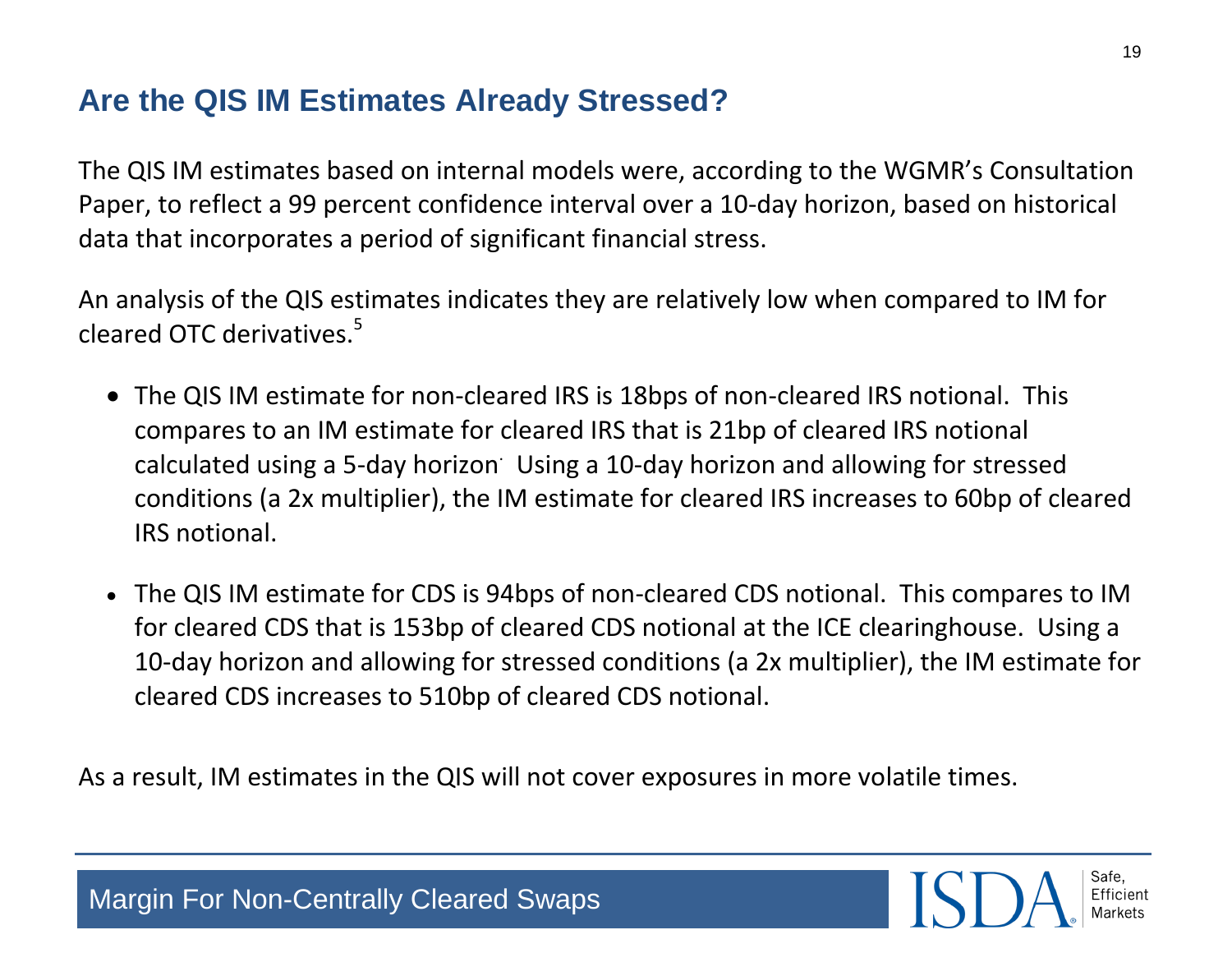#### **Why do IM Estimates Vary?**

Margin For Non-Centrally Cleared Swaps

Various public policy proposals differ in their assumptions and IM estimates. This variability is due to several principal factors:

- *The extent to which netting is allowed*. Netting is a powerful risk reduction concept and the industry has devoted very significant efforts to perfect its market practice. Margin proposals do not allow for firms to realize the maximum benefits of netting where it is legally enforceable.
- Use of *approved internal models vs. standardized models.* Internal models calculate credit exposure on a net basis for transactions within a particular asset class and their usage lowers IM estimates. The proposed standardized schedule is to be applied on gross activity (gross notional amounts), leading to a vast overestimation of margin requirements. Diversification (and thus netting) across products is not possible.
- *Data assumptions* regarding populations as well as percentages of cleared vs. uncleared, asset classes, geographic scope, BIS "unallocated" swaps. Less cleared / broader scope increases IM.
- *Calculation methodologies,* such as allowing netting across asset classes (which reduces IM estimate), one-way or two-way posting (two-way posting increases the estimate)
- *Threshold* levels regarding the level of counterparty exposure at which IM would begin to be required. A higher threshold means a lower IM estimate.